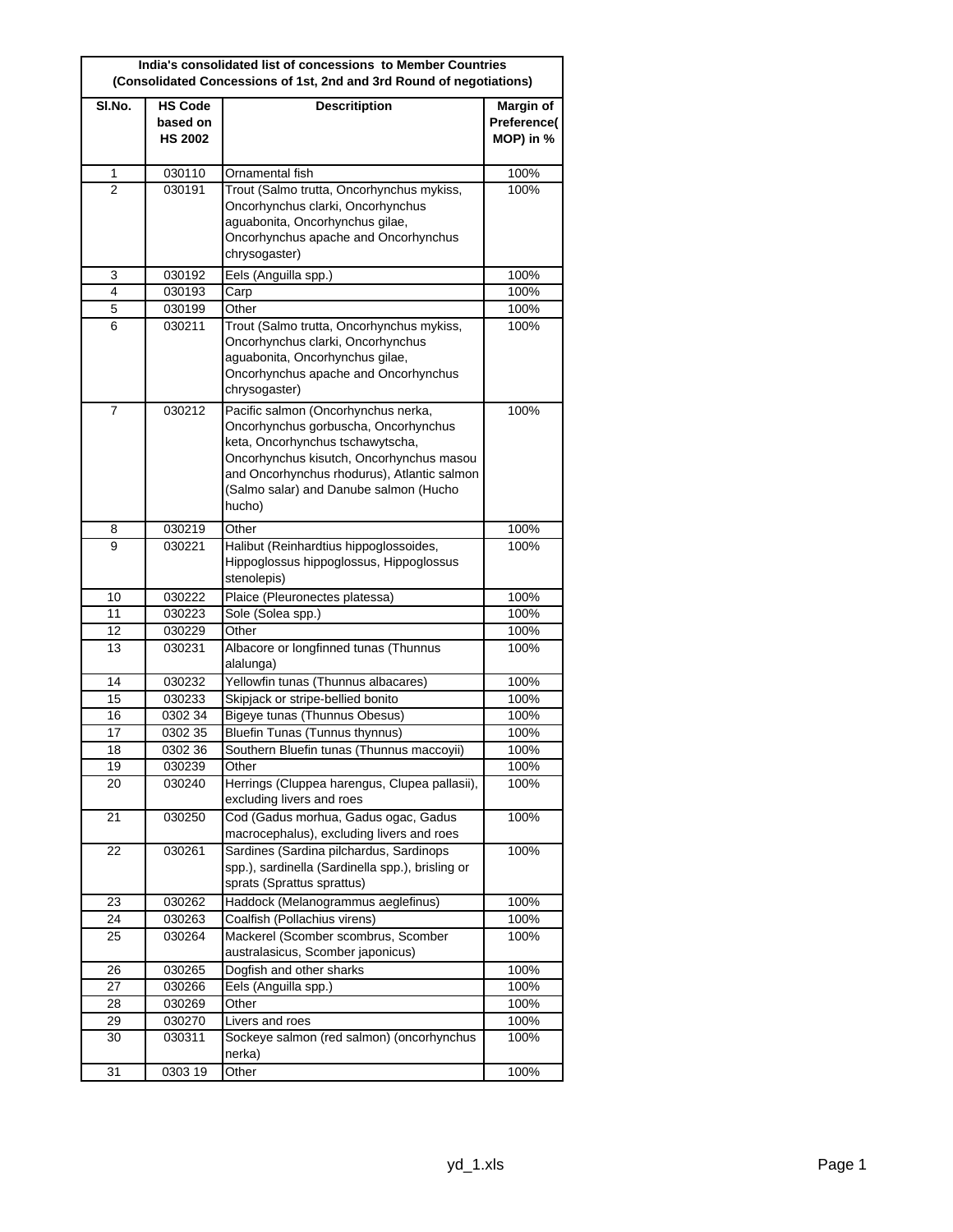| SI.No. | <b>HS Code</b>             | <b>Descritiption</b>                                                              | Margin of   |
|--------|----------------------------|-----------------------------------------------------------------------------------|-------------|
|        | based on<br><b>HS 2002</b> |                                                                                   | Preference( |
|        |                            |                                                                                   | MOP) in %   |
| 32     | 0303 21                    | Trout(salmo trutta, oncorhychus mykiss,                                           | 100%        |
|        |                            | oncorhynchus clarki, oncorhychus aguabonita,                                      |             |
|        |                            | oncorhychus gilae, oncorhychus apache and                                         |             |
|        |                            | oncorhychus chrysogaster)                                                         |             |
|        |                            |                                                                                   |             |
| 33     | 030322                     | Atlantic salmon (Salmo salar) and Danube<br>salmon (Hucho hucho)                  | 100%        |
| 34     | 030329                     | other                                                                             | 100%        |
| 35     | 030331                     | Halibut (Reinhardtius hippoglossoides,                                            | 100%        |
|        |                            | Hippoglossus hippoglossus, Hippoglossus<br>stenolepis)                            |             |
| 36     | 030332                     | Plaice (Pleuronectes platessa)                                                    | 100%        |
| 37     | 030333                     | Sole (Solea spp.)                                                                 | 100%        |
| 38     | 030339                     | Other                                                                             | 100%        |
| 39     | 030341                     | Albacore or longfinned tunas (Thunnus<br>alalunga)                                | 100%        |
| 40     | 030342                     | Yellowfin tunas (Thunnus albacares)                                               | 100%        |
| 41     | 030343                     | Skipjack or strip-bellied bonito                                                  | 100%        |
| 42     | 0303 44                    | <b>Bigeye tunas (Thunnus Obesus)</b>                                              | 100%        |
| 43     | 030345                     | Bluefin Tunas (Tunnus thynnus)                                                    | 100%        |
| 44     | 030346                     | Southern Bluefin tunas (Thunnus maccoyii)                                         | 100%        |
| 45     | 030349                     | Other                                                                             | 100%        |
| 46     | 030350                     | Herrings (Clupea harengus, Clupea pallasii),<br>excluding livers and roes         | 100%        |
| 47     | 030360                     | Cod (Gadus morhua, Gadus ogac, Gadus<br>macrocephalus), excluding livers and roes | 100%        |
| 48     | 030371                     | Sardines (Sardina pilchardus, Sardinops                                           | 100%        |
|        |                            | spp.), sardinella (Sardinella spp.), brisling or<br>sprats (Sprattus sprattus)    |             |
| 49     | 030372                     | Haddock (Melanogrammus aeglefinus)                                                | 100%        |
| 50     | 030373                     | Coalfish (Pollachius virens)                                                      | 100%        |
| 51     | 030374                     | Mackerel (Scomber scombrus, Scomber                                               | 100%        |
|        |                            | australasicus, Scomber japonicus)                                                 |             |
| 52     | 030375                     | Dogfish and other sharks                                                          | 100%        |
| 53     | 030376                     | Eels (Anguilla spp.)                                                              | 100%        |
| 54     | 030377                     | Sea bass (Dicentrarchus labrax,<br>Dicentrarchus punctatus)                       | 100%        |
| 55     | 030378                     | Hake (Merluccius spp., Urophycis spp.)                                            | 100%        |
| 56     | 030379                     | Other                                                                             | 100%        |
| 57     | 030380                     | Livers and roes                                                                   | 100%        |
| 58     | 030410                     | Fresh or chilled                                                                  | 100%        |
| 59     | 030420                     | Frozen fillets                                                                    | 100%        |
| 60     | 030490                     | Other                                                                             | 100%        |
| 61     | 030510                     | Flours, meals and pellets of fish, fit for human<br>consumption                   | 100%        |
| 62     | 030520                     | Livers and roes, dried, smoked, salted or in<br>brine                             | 100%        |
| 63     | 030530                     | Fish fillets, dried, salted or in brine, but not<br>smoked                        | 100%        |
| 64     | 030541                     | Pacific salmon (Oncorhynchus nerka,                                               | 100%        |
|        |                            | Oncorhynchus gorbuscha, Oncorhynchus                                              |             |
|        |                            | keta, Oncorhynchus tschawytscha,                                                  |             |
|        |                            | Oncorhynchus kisutch, Oncorhynchus masou                                          |             |
|        |                            | and Oncorhynchus rhodurus), Atlantic salmon                                       |             |
|        |                            | (Salmo salar) and Danube salmon (Hucho                                            |             |
|        |                            | hucho)                                                                            |             |
| 65     | 030542                     | Herrings (Clupea harengus, Clupea pallasii)                                       | 100%        |
| 66     | 030549                     | Other                                                                             | 100%        |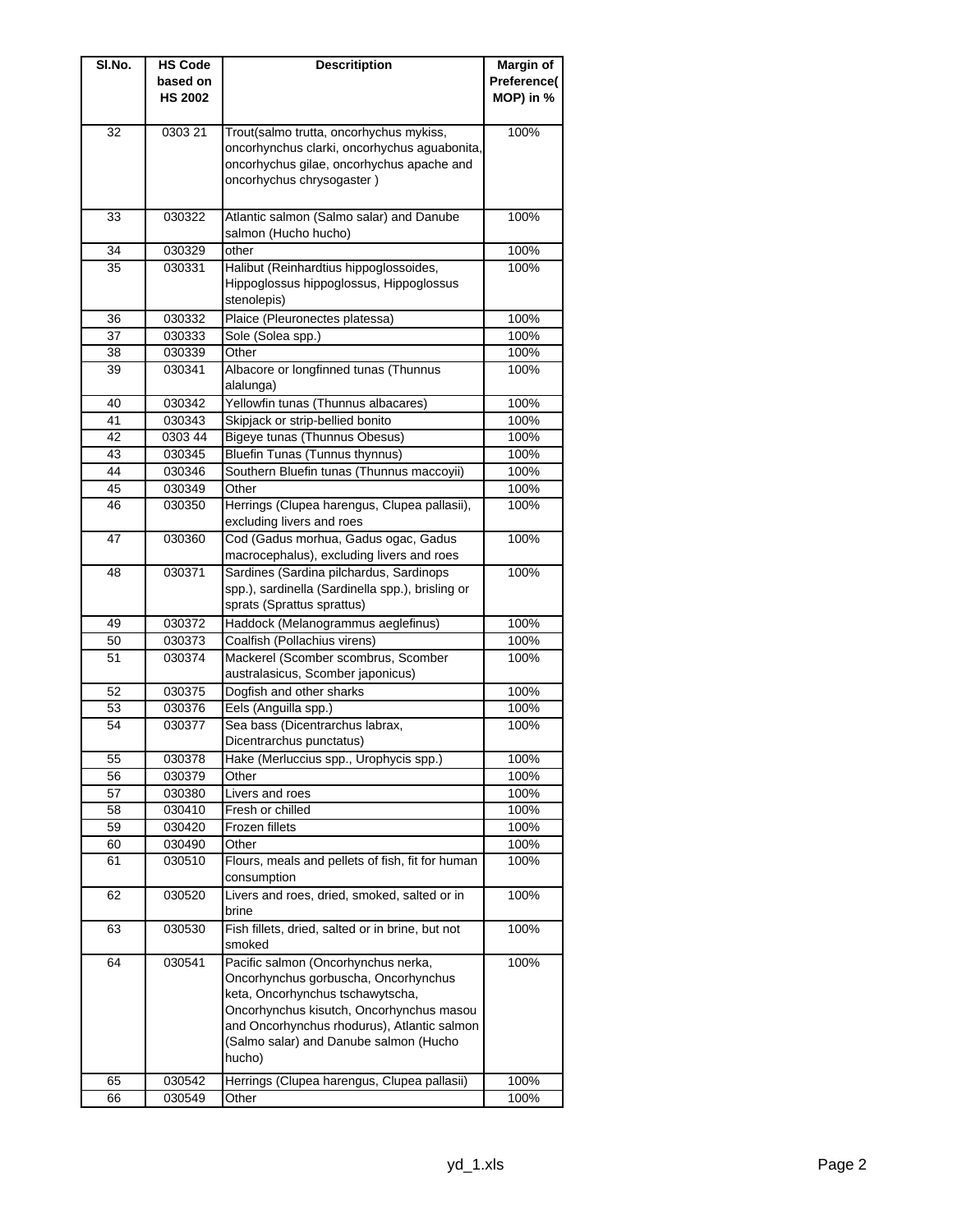| SI.No. | <b>HS Code</b>             | <b>Descritiption</b>                                                                     | <b>Margin of</b>         |
|--------|----------------------------|------------------------------------------------------------------------------------------|--------------------------|
|        | based on<br><b>HS 2002</b> |                                                                                          | Preference(<br>MOP) in % |
| 67     | 030551                     | Cod (Gadus morhua, Gadus ogac, Gadus<br>macrocephalus)                                   | 100%                     |
| 68     | 030559                     | Other                                                                                    | 100%                     |
| 69     | 030561                     | Herrings (Clupea harengus, Clupea pallasii)                                              | 100%                     |
| 70     | 030562                     | Cod (Gadus morhua, Gadus ogac, Gadus<br>macrocephalus)                                   | 100%                     |
| 71     | 030563                     | Anchovies (Engraulis spp.)                                                               | 100%                     |
| 72     | 030569                     | Other                                                                                    | 100%                     |
| 73     | 030611                     | Rock lobster and other sea crawfish<br>(Palinurus spp., Panulirus spp., Jasus spp.)      | 100%                     |
| 74     | 030612                     | Lobsters (Homarus spp.)                                                                  | 100%                     |
| 75     | 030613                     | Shrimps and prawns                                                                       | 100%                     |
| 76     | 030614                     | Crabs                                                                                    | 100%                     |
| 77     | 030619                     | Other, including flours, meals and pellets of<br>crustaceans, fit for human consumption  | 100%                     |
| 78     | 030621                     | Rock lobster and other sea crawfish<br>(Palinurus spp., Panulirus spp., Jasus spp.)      | 100%                     |
| 79     | 030622                     | Lobsters (Homarus spp.)                                                                  | 100%                     |
| 80     | 030623                     | Shrimps and prawns                                                                       | 100%                     |
| 81     | 030624                     | Crabs                                                                                    | 100%                     |
| 82     | 030629                     | Other, including flours, meals and pellets of<br>crustaceans, fit for human consumption  | 100%                     |
| 83     | 080111                     | Desiccated                                                                               | 14%                      |
| 84     | 090700                     | Cloves (whole fruit, cloves and stems).                                                  | 71%                      |
| 85     | 090810                     | Nutmeg                                                                                   | 14%                      |
| 86     | 090820                     | Mace                                                                                     | 14%                      |
| 87     | 151319                     | Other                                                                                    | 14%                      |
| 88     | ex.152000                  | Glycerine (crude)                                                                        | 71%                      |
| 89     | 170310                     | Cane molasses                                                                            | 33%                      |
| 90     | 170390                     | Other                                                                                    | 33%                      |
| 91     | 180100                     | Cocoa beans, whole or broken, raw or<br>roasted.                                         | 29%                      |
| 92     | 250410                     | In powder or in flakes                                                                   | 29%                      |
| 93     | 250490                     | Other                                                                                    | 5%                       |
| 94     | 251010                     | unground                                                                                 | 5%                       |
| 95     | 251020                     | ground                                                                                   | 5%                       |
| 96     | 252921                     | Containing by weight 97 % or less of calcium<br>fluoride                                 | 20%                      |
| 97     | 252922                     | Containing by weight more than 97 % of<br>calcium fluoride                               | 20%                      |
| 98     | 261310                     | Roasted                                                                                  | 5%                       |
| 99     | 280300                     | Carbon (carbon blacks and other forms of<br>carbon not elsewhere specified or included). | 14%                      |
| 100    | 280461                     | containing by weight not less than 99.99% of<br>silicon                                  | 5%                       |
| 101    | 280470                     | phosphorus                                                                               | 5%                       |
| 102    | 281810                     | Artifical corundum, whether or not chemically<br>defined                                 | 5%                       |
| 103    | 282010                     | Manganese dioxide                                                                        | 5%                       |
| 104    | 282530                     | Vanadium oxides and hydroxides                                                           | 5%                       |
| 105    | 282560                     | Germanium oxides and zirconium dioxide                                                   | 5%                       |
| 106    | 282570                     | Molybdenum oxides and hydroxides                                                         | 5%                       |
| 107    | 282580                     | Antimony oxides                                                                          | 7%                       |
| 108    | 282590                     | Other                                                                                    | 7%                       |
| 109    | 282690                     | Other                                                                                    | 7%                       |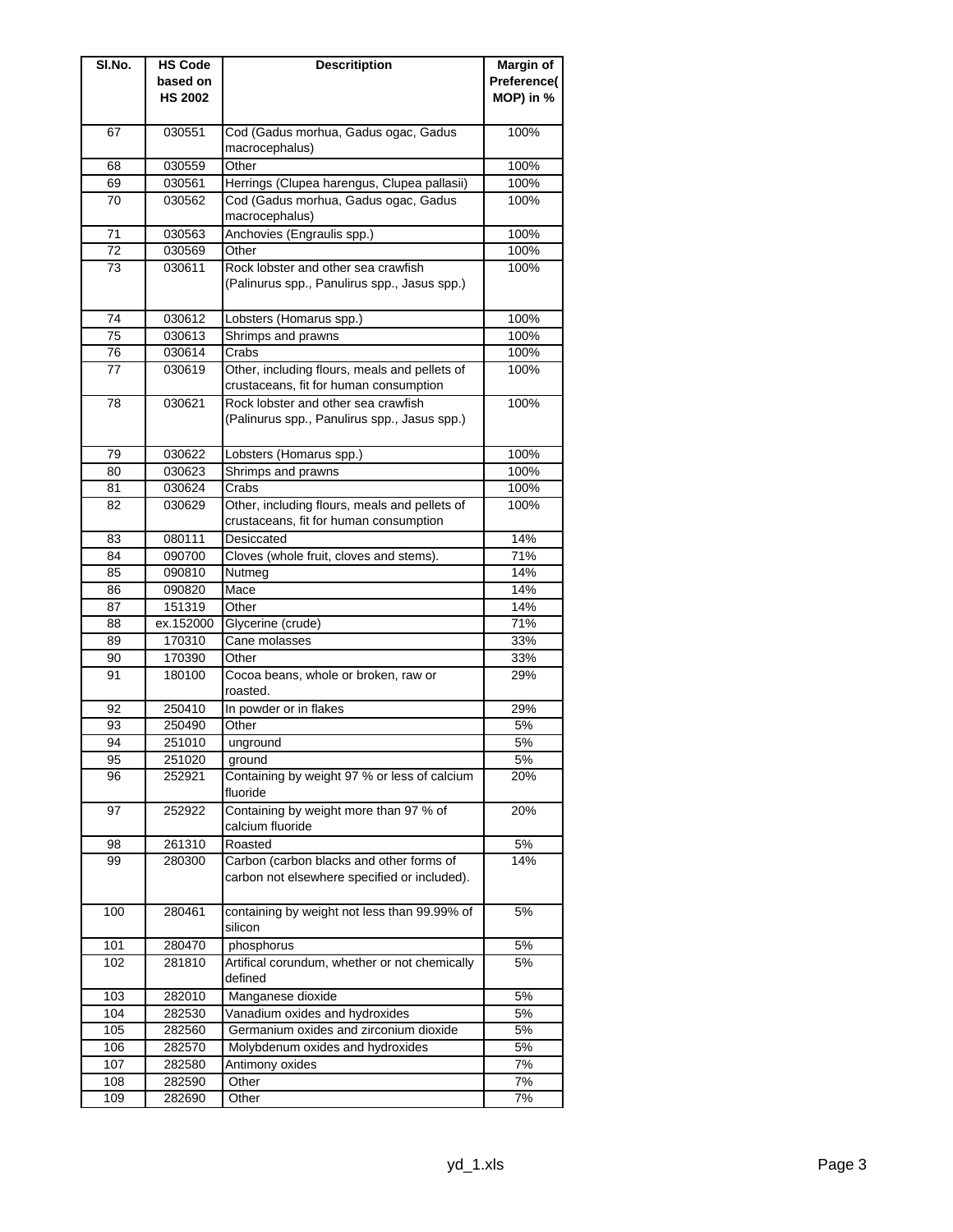| SI.No. | <b>HS Code</b> | <b>Descritiption</b>                          | <b>Margin of</b> |
|--------|----------------|-----------------------------------------------|------------------|
|        | based on       |                                               | Preference(      |
|        | <b>HS 2002</b> |                                               | MOP) in %        |
|        |                |                                               |                  |
| 110    | 282749         | Other                                         | 7%               |
| 111    | 283510         | Phosphinates (hypophosphites) and             | 7%               |
|        |                | phosphonates (phosphites)                     |                  |
| 112    | 283525         | Calcium hydrogenorthophosphate ("dicalcium    | 7%               |
|        |                | phosphate")                                   |                  |
| 113    | 290110         | Acyclinc Hydrocarbons-saturated               | 15%              |
| 114    | 290219         | Other                                         | 5%               |
| 115    | 290290         | Other                                         | 5%               |
| 116    | 290330         | Fluorinated, brominated or iodinated          | 5%               |
|        |                | derivatives of acyclic hydrocarbons           |                  |
| 117    | 290349         | Other                                         | 5%               |
| 118    | 290369         | Other                                         | 5%               |
| 119    | 290545         | Glycerol                                      | 71%              |
| 120    | 291241         | Vanillin (4-hydroxy-3-methoxybenzaldehyde)    | 5%               |
|        |                |                                               |                  |
| 121    | 291249         | Other                                         | 5%               |
| 122    | 291429         | Other                                         | 5%               |
| 123    | 291450         | Ketone-phenols and ketones with other         | 5%               |
|        |                | oxygen unction                                |                  |
| 124    | 291469         | Other                                         | 5%               |
| 125    | 291550         | Propanoic acid, and its salts and esters      | 5%               |
| 126    | 291590         | Other                                         | 8%               |
| 127    | 291612         | Esters of acrylic acid                        | 5%               |
| 128    | 291619         | Other                                         | 5%               |
| 129    | 291639         | Other                                         | 5%               |
| 130    | 292145         | 1-Naphthylamine (a-naphthylamine), 2-         | 8%               |
|        |                | naphthylamine (naphthylamine) and their       |                  |
|        |                | derivatives; salts thereof                    |                  |
| 131    | 292221         | Aminohydroxynaphthalenesulphonic acid and     | 8%               |
|        |                | their salts                                   |                  |
| 132    | 292249         | Other                                         | 8%               |
| 133    | 292620         | 1-cyanoguanidine (dicyandiamide)              | 8%               |
| 134    | 292690         | Other                                         | 8%               |
| 135    | 293090         | Other                                         | 8%               |
| 136    | 293399         | Other                                         | 15%              |
| 137    | 293499         | Other                                         | 15%              |
| 138    | 320611         | Containing 80% or more by weight of titanium  | 8%               |
|        |                | dioxide calculated on the dry matter          |                  |
|        |                |                                               |                  |
| 139    | 320990         | Other                                         | 7%               |
| 140    | 330121         | Of geranium                                   | 7%               |
| 141    | 330129         | Other                                         | 7%               |
| 142    | 330290         | Other                                         | 10%              |
| 143    | 330410         | Lip make-up preparations                      | 10%              |
| 144    | 330420         | Eye make-up preparations                      | 15%              |
| 145    | 330430         | manicure or pedicure preparations             | 15%              |
| 146    | 330491         | Powders, whether or not compressed            | 15%              |
| 147    | 330499         | Other                                         | 15%              |
| 148    | 330510         | Shampoos                                      | 15%              |
| 149    | 330520         | preparations for permanent waving or          | 15%              |
|        |                | straightening                                 |                  |
| 150    | 330530         | Hair lacquers                                 | 15%              |
| 151    | 330610         | Dentifrices                                   | 10%              |
| 152    | 330710         | pre-shave, shaving or after shave             | 15%              |
|        |                | preparations                                  |                  |
| 153    | 330790         | Other                                         | 15%              |
| 154    | 340111         | For toilet use (including medicated products) | 15%              |
| 155    | 340220         | Preparations put up for retail sale           | 12%              |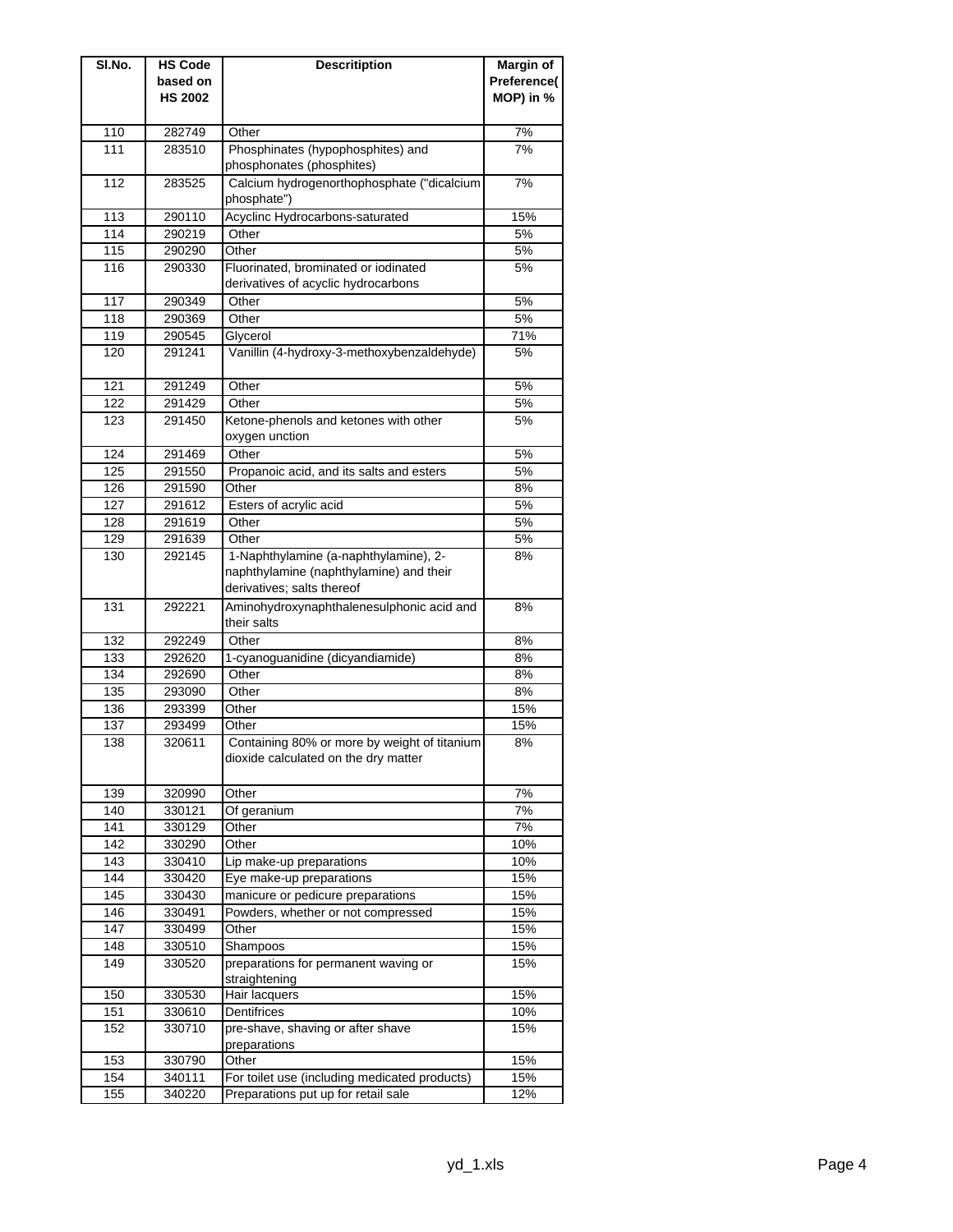| SI.No. | <b>HS Code</b> | <b>Descritiption</b>                                      | Margin of   |
|--------|----------------|-----------------------------------------------------------|-------------|
|        | based on       |                                                           | Preference( |
|        | <b>HS 2002</b> |                                                           | MOP) in %   |
|        |                |                                                           |             |
| 156    | 340290         | Other                                                     | 12%         |
| 157    | 340700         | Modelling pastes, including those put up for              | 12%         |
|        |                | children's amusement; preparations known as               |             |
|        |                | "dental wax" or as "dental impression                     |             |
|        |                | compounds", put up in sets, in packings for               |             |
|        |                | retail sale or in plates, horseshoe shapes,               |             |
|        |                | sticks or similar forms, other preparati                  |             |
| 158    | 350610         | Products suitable for use as glues or                     | 10%         |
|        |                | adhesives, put up for retail sale as glues or             |             |
|        |                | adhesives, not exceeding a net weight of 1 kg             |             |
|        |                |                                                           |             |
| 159    | 350699         | Other                                                     | 10%         |
| 160    | 350790         | Other                                                     | 10%         |
| 161    | 360200         | Prepared explosives, other than propellent                | 10%         |
|        |                | powder                                                    |             |
| 162    | 370244         | Of a width exceeding 105 mm but not                       | 10%         |
|        |                | exceeding 610 mm                                          |             |
| 163    | 380110         | Artificial graphite                                       | 12%         |
| 164    | 380210         | Activated carbon                                          | 14%         |
| 165    | 380690         | Other                                                     | 5%          |
| 166    | 380810         | Insecticides                                              | 5%          |
| 167    | 380820         | Fungicides                                                | 7%          |
| 168    | 380991         | Of a kind used in the textile or like industries          | 5%          |
|        |                |                                                           |             |
| 169    | 381210         | Prepared rubber accelerators                              | 7%          |
| 170    | 381230         | Anti-oxidising preparations and other                     | 7%          |
|        |                | compound stabilisers for rubber or plastics               |             |
| 171    | 381400         | Organic composite solvents and thinners, not              | 7%          |
|        |                | elsewhere specified or included; prepared                 |             |
|        |                | paint or varnish removers                                 |             |
| 172    | 381600         | Refractory cements, mortars, concretes and                | 7%          |
|        |                | similar compositions, other than products of              |             |
|        |                | heading No.38.01                                          |             |
| 173    | 382312         | Oleic acid                                                | 14%         |
| 174    | 382313         | Tall oil fatty acids                                      | 14%         |
| 175    | 382319         | Other                                                     | 14%         |
| 176    | 382370         | Industrial fatty alcohols                                 | 14%         |
| 177    | 382430         | Non-agglomerated metal carbides mixed                     | 7%          |
|        |                | together or with metallic binders                         |             |
| 178    | 382490         | Other                                                     | 7%          |
| 179    | 390610         | Poly methyl metharcrylate -                               | 15%         |
| 180    | 390710         | Polyacetals                                               | 15%         |
| 181    | 400110         | Natural rubber latex, whether or not pre-                 | 43%         |
|        |                | vulcanised                                                |             |
| 182    | 400121         | Smoked sheets                                             | 20%         |
| 183    | 400122         | Technically specified natural rubber (TSNR)               | 20%         |
|        |                |                                                           |             |
| 184    | 400129         | Other                                                     | 20%         |
| 185    | 400922         | reinforced or otherwise combined with metal-              | 15%         |
|        |                | with fittings                                             |             |
| 186    | 400932         | reinforced or otherwise combined only with                | 15%         |
|        |                | textile materials--with fittings                          |             |
| 187    | 400942         | Reinforced or otherwise combined only with                | 15%         |
|        |                | other material-with fittings                              |             |
| 188    | 401011         | conveyor belts or beltings -Reinforced only               | 15%         |
| 189    | 401012         | with metal<br>conveyor belts or belting --Reinforced only | 15%         |
|        |                | with textile material                                     |             |
|        |                |                                                           |             |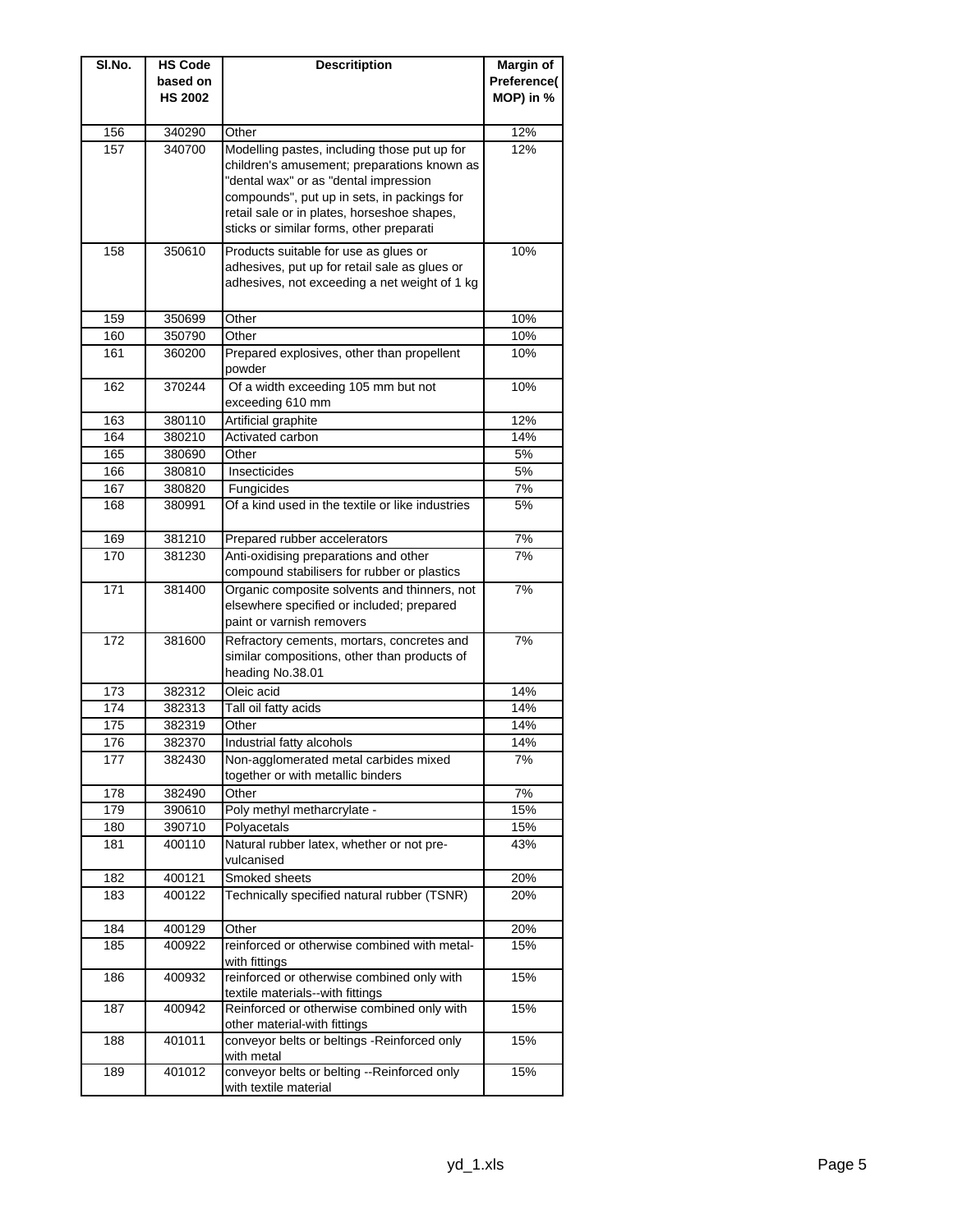| SI.No. | <b>HS Code</b> | <b>Descritiption</b>                            | <b>Margin of</b> |
|--------|----------------|-------------------------------------------------|------------------|
|        | based on       |                                                 | Preference(      |
|        | <b>HS 2002</b> |                                                 | MOP) in %        |
|        |                |                                                 |                  |
| 190    | 401110         | of a kind used on motor cars (including station | 15%              |
|        |                | wagons and racing cars)                         |                  |
| 191    | 401120         | Of a kind used on buses or lorries              | 14%              |
| 192    | 401130         | Of a kind used on aircraft                      | 14%              |
| 193    | 401140         | Of a kind used on motorcycles                   | 14%              |
| 194    | 401150         | Of a kind used on bicycles                      | 14%              |
| 195    | 401161         | Other, having a "herring-bone" or similar       | 14%              |
|        |                | tread-of a kind used on agricultural or         |                  |
|        |                | forestery vehicles and machines                 |                  |
| 196    | 401162         | Other, having a "herring-bone" or similar       | 14%              |
|        |                | tread-of a kind used on construction or         |                  |
|        |                | industrial handling vehicles and machines and   |                  |
|        |                | having rim size not exceeeding 61 cm            |                  |
| 197    | 401163         | Other, having a "herring-bone" or similar       | 14%              |
|        |                | tread-of a kind used on construction or         |                  |
|        |                | industrial handling vehicles and machines and   |                  |
|        |                | having rim size exceeding 61 cm                 |                  |
| 198    | 401169         | Other, having a "herring-bone" or similar tread | 14%              |
|        |                |                                                 |                  |
| 199    | 401192         | Of a kind used on agricultural and forestry     | 14%              |
|        |                | vehicles and machines                           |                  |
| 200    | 401193         | Of a kind used on construction or industrial    | 14%              |
|        |                | handling vehicles and machines and having a     |                  |
|        |                | rim size not exceeding 61c.m                    |                  |
| 201    | 401194         | Of a kind used on construction or industrial    | 14%              |
|        |                | handling vehicles and machines and having a     |                  |
|        |                | rim size exceeding 61 c.m.                      |                  |
| 202    | 401199         | Other                                           | 14%              |
| 203    | 401310         | Of a kind used on motor cars (including         | 14%              |
|        |                | station wagons and racing cars), buses or       |                  |
|        |                | lorries                                         |                  |
| 204    | 401320         | Of a kind used on bicycles                      | 14%              |
| 205    | 401390         | Other                                           | 14%              |
| 206    | ex. 401691     | Rubber mats (other than of a kind used in       | 14%              |
|        |                | motor vehicles)                                 |                  |
| 207    | ex.401699      | Rubber rings                                    | 14%              |
| 208    | 410411         | Full grains, unsplit; grain splits              | 20%              |
|        |                |                                                 |                  |
| 209    | 410419         | Other                                           | 20%              |
| 210    | 410441         | Full grains, unsplit; grain splits              | 20%              |
| 211    | 410449         | Other                                           | 20%              |
| 212    | 410510         | In the wet state (including wet-blue)           | 20%              |
| 213    | 410530         | In the dry state (crust)                        | 20%              |
| 214    | 410621         | In the wet state (including wet-blue)           | 20%              |
| 215    | 410622         | In the dry state (crust)                        | 20%              |
| 216    | 430310         | Articles of apparel                             | 7%               |
| 217    | 430390         | Other                                           | 7%               |
| 218    | 430400         | artifical fur and articles thereof              | 8%               |
| 219    | 440890         | Other                                           | 8%               |
| 220    | 440910         | Coniferous                                      | 10%              |
| 221    | 440920         | Non-coniferous                                  | 10%              |
| 222    | 441213         | With at least one outer ply of tropical wood    | 10%              |
|        |                | specified in Subheading Note 1 to this          |                  |
|        |                | Chapter                                         |                  |
| 223    | 441219         | Other                                           | 10%              |
| 224    | 441229         | Other                                           | 10%              |
| 225    | 441299         | Other                                           | 10%              |
| 226    | 441300         | Densified wood, in blocks, plates, strips or    | 10%              |
|        |                | profile shapes                                  |                  |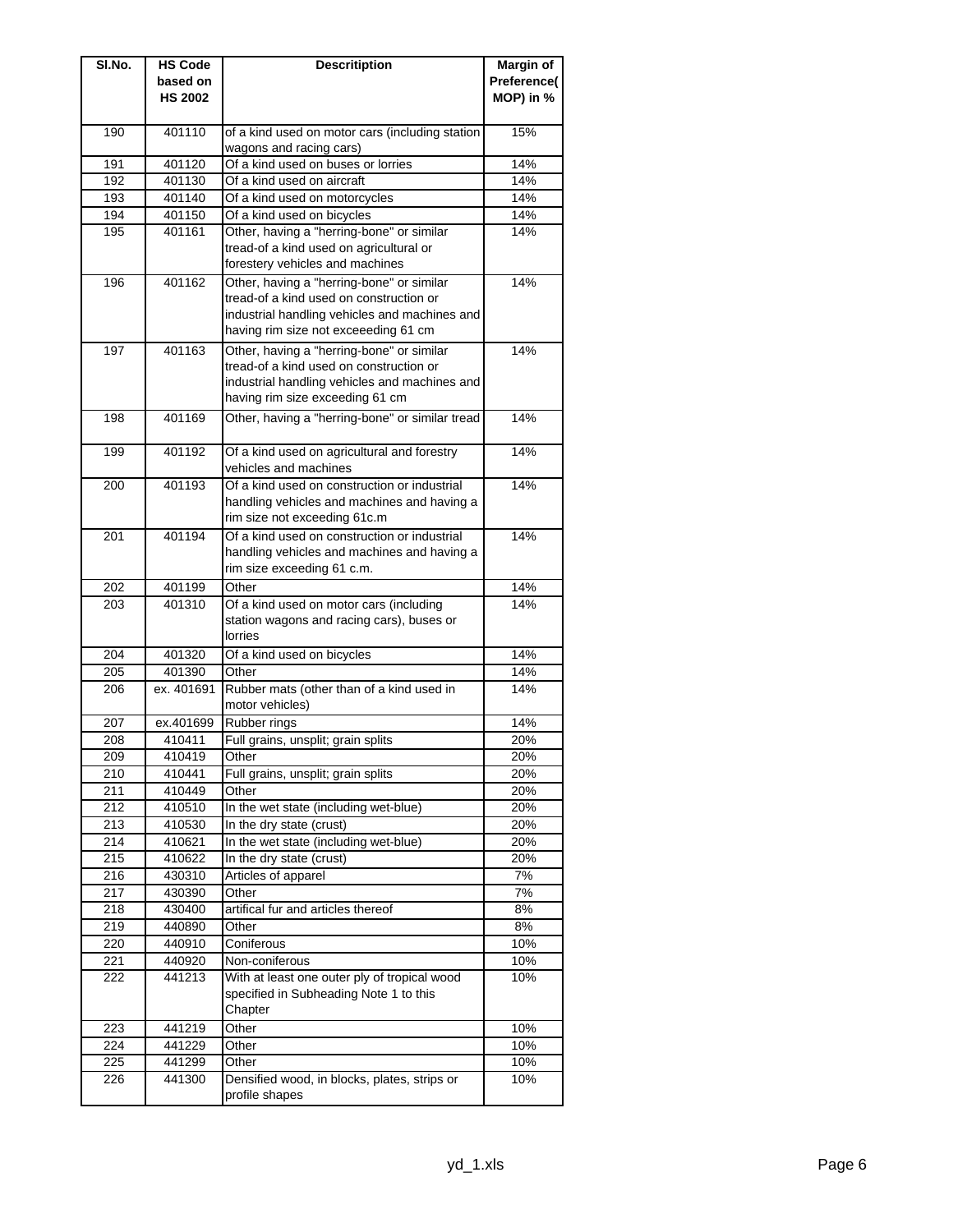| SI.No.     | <b>HS Code</b>   | <b>Descritiption</b>                                                                                      | Margin of   |
|------------|------------------|-----------------------------------------------------------------------------------------------------------|-------------|
|            | based on         |                                                                                                           | Preference( |
|            | <b>HS 2002</b>   |                                                                                                           | MOP) in %   |
|            |                  |                                                                                                           |             |
| 227        | 441400           | Wooden frames for paintings, photographs,                                                                 | 8%          |
|            |                  | mirrors or similar objects                                                                                |             |
| 228        | 441510           | Cases, boxes, crates, drums and similar                                                                   | 10%         |
|            |                  | packings; cable-drums                                                                                     |             |
| 229        | 441520<br>441700 | Pallets, box pallets and other load boards                                                                | 10%         |
| 230        |                  | Tools, tool bodies, tool handles, broom or<br>brush bodies and handles, of wood; boot or                  | 10%         |
|            |                  | shoe lasts and trees, of wood                                                                             |             |
| 231        | 441810           | Windows, French-windows and their frames                                                                  | 10%         |
|            |                  |                                                                                                           |             |
| 232        | 441820           | Doors and their frames and thresholds                                                                     | 8%          |
| 233        | 441830           | Parquet panels                                                                                            | 12%         |
| 234        | 441890           | Other                                                                                                     | 12%         |
| 235        | 441900           | tableware and kitchenware, of wood                                                                        | 10%         |
| 236        | 442010           | statuettes and other ornments, of wood                                                                    | 10%         |
| 237        | 442090           | Other                                                                                                     | 10%         |
| 238        | 442110           | Clothes hangers                                                                                           | 8%          |
| 239        | 442190           | Other                                                                                                     | 10%         |
| 240        | 480220           | Paper and paperboard of a kind used as a                                                                  | 29%         |
|            |                  | base for photo-sensitive, heat-sensitive or                                                               |             |
| 241        |                  | electro-sensitive paper or paperboard                                                                     |             |
|            | 480230           | Carbonising base paper                                                                                    | 29%         |
| 242<br>243 | 480240           | Wallpaper base<br>Uncoated paper and paperboard of a kind                                                 | 43%         |
|            | ex.480254        | used in printing and weighing less than                                                                   | 29%         |
|            |                  | 40g/sq.m                                                                                                  |             |
| 244        | ex.480258        | Uncoated paper and paperboard of a kind                                                                   | 29%         |
|            |                  | used in printing and weighing less than 150                                                               |             |
|            |                  | g/sqm                                                                                                     |             |
| 245        | 480511           | Semi-chemical fluting paper (corrugating                                                                  | 29%         |
|            |                  | medium)                                                                                                   |             |
| 246        | 480519           | Other fluting papers                                                                                      | 29%         |
| 247        | 480530           | Sulphite wrapping paper                                                                                   | 29%         |
| 248        | 480540           | Filter paper and paperboard                                                                               | 29%         |
| 249        | 480550           | Felt paper and paperboard                                                                                 | 29%         |
| 250        | 480591           | Other paper and paperboard, weighing 150                                                                  | 29%         |
|            |                  | $g/m2$ or less                                                                                            |             |
| 251        | 480592           | Other paper and paperboard, weighing more<br>than 150 g/m <sup>2</sup> but less than 225 g/m <sup>2</sup> | 29%         |
| 252        | 480593           | Other paper and paperboard, weighing 225                                                                  | 29%         |
|            |                  | $g/m2$ or more                                                                                            |             |
| 253        | 480640           | Glassine and other glazed transparent or                                                                  | 5%          |
|            |                  | translucent papers                                                                                        |             |
| 254        | 481013           | In rolls                                                                                                  | 5%          |
| 255        | 481014           | In sheets with one side not exceeding 435 mm                                                              | 5%          |
|            |                  | and the other side not exceeding 297 mm in                                                                |             |
|            |                  | the unfolded state                                                                                        |             |
| 256        | 481190           | Other paper, paperboard, cellulose wadding                                                                | 5%          |
|            |                  | and webs of cellulose fibres:                                                                             |             |
| 257        | 481420           | Wallpaper and similar Wall coverings,                                                                     | 5%          |
|            |                  | consisting of paper coated or covered, on the<br>face side, with a grained, embossed,                     |             |
|            |                  | coloured, design-printed or otherwise                                                                     |             |
|            |                  | decorated layer of plastics                                                                               |             |
| 258        | 481930           | Sacks and bags, having a base of a width of                                                               | 5%          |
|            |                  | 40 cm or more                                                                                             |             |
| 259        | 481940           | Other sacks and bags, including cones                                                                     | 12%         |
| 260        | 482390           | Other                                                                                                     | 7%          |
|            |                  |                                                                                                           |             |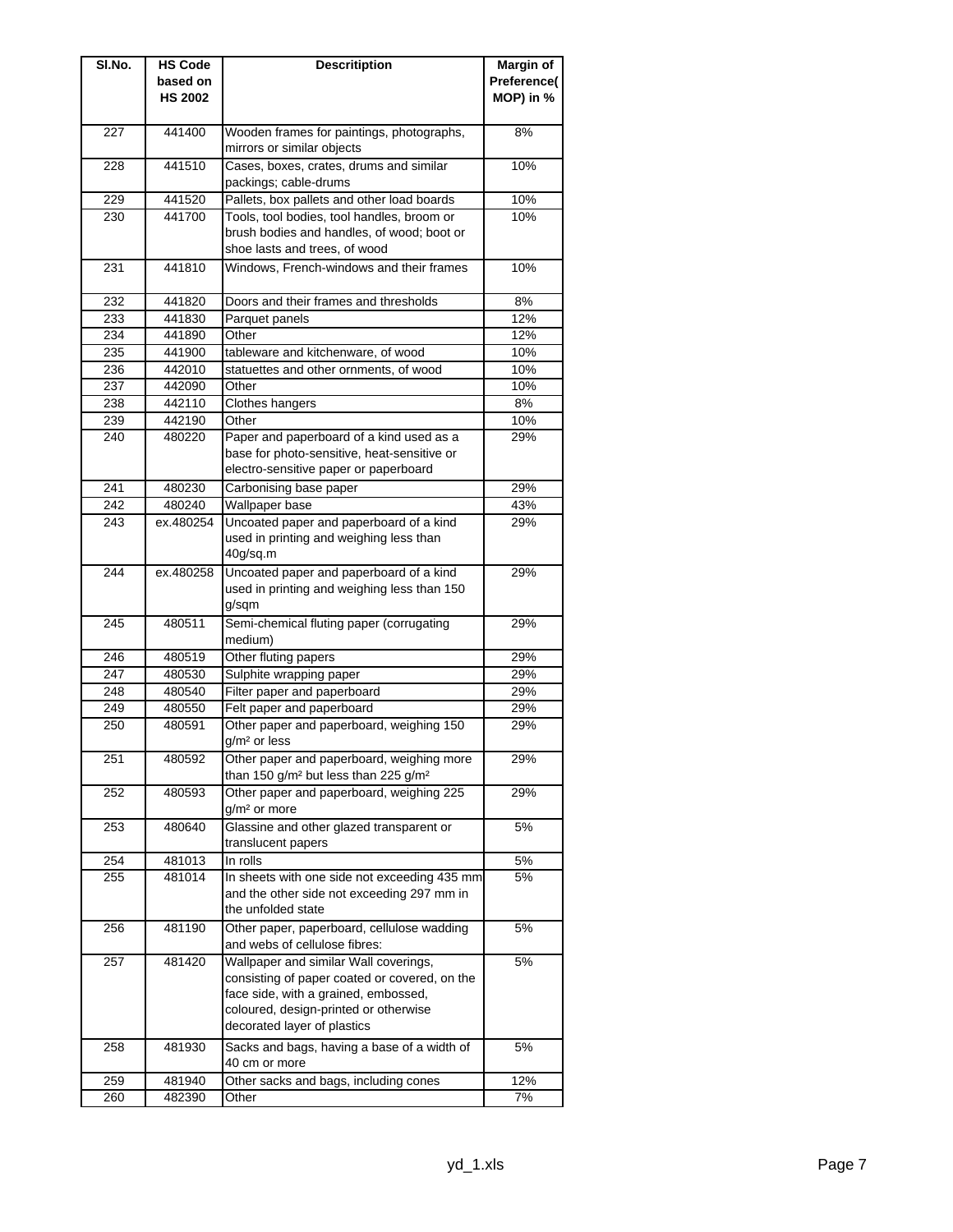| SI.No. | <b>HS Code</b> | <b>Descritiption</b>                              | <b>Margin of</b> |
|--------|----------------|---------------------------------------------------|------------------|
|        | based on       |                                                   | Preference(      |
|        | <b>HS 2002</b> |                                                   | MOP) in %        |
|        |                |                                                   |                  |
| 261    | 500100         | Silk-worm cocoons suitable for reeling.           | 14%              |
| 262    | 520811         | Plain weave, weighing not more than 100g/m2       | 7%               |
|        |                |                                                   |                  |
| 263    | 520812         | Plain weave, weighing more than 100g/m2           | 20%              |
| 264    | 520813         | 3-thread or 4-thread twill, including cross twill | 20%              |
|        |                |                                                   |                  |
| 265    | 520819         | Other fabrics                                     | 20%              |
| 266    | 520831         | Plain weave, weighing not more than 100g/m2       | 20%              |
|        |                |                                                   |                  |
| 267    | 520833         | 3-thread or 4-thread twill, including cross twill | 20%              |
|        |                |                                                   |                  |
| 268    | 520843         | 3-thread or 4-thread twill, including cross twill | 20%              |
|        |                |                                                   |                  |
| 269    | 520851         | Plain weave, weighing not more than 100g/m2       | 20%              |
|        |                |                                                   |                  |
| 270    | 520852         | Plain weave, weighing more than 100 g/m2          | 20%              |
| 271    | 600531         | Unbleached or bleached                            | 20%              |
| 272    | 600532         | Dyed                                              | 20%              |
| 273    | 600533         | Of yarns of different colours                     | 20%              |
| 274    | 600534         | Printed                                           | 20%              |
| 275    | 600541         | Unbleached or bleached                            | 20%              |
| 276    | 600542         | Dyed                                              | 20%              |
| 277    | 600543         | Of yarns of different colours                     | 20%              |
| 278    | 600544         | Printed                                           | 20%              |
| 279    | 600631         | Unbleached or bleached                            | 20%              |
| 280    | 600632         | Dyed                                              | 20%              |
| 281    | 600633         | Of yarns of different colours                     | 20%              |
| 282    | 600634         | Printed                                           | 20%              |
| 283    | 600641         | Unbleached or bleached                            | 20%              |
| 284    | 600642         | Dyed                                              | 20%              |
| 285    | 600643         | Of yarns of different colours                     | 20%              |
| 286    | 600644         | Printed                                           | 20%              |
| 287    | 680221         | Ex- only travertine and alabaster                 | 5%               |
| 288    | 680291         | Ex- only travertine and alabaster                 | 12%              |
| 289    | 680422         | Of other agglomerated abrasives or of             | 5%               |
|        |                | ceramics                                          |                  |
| 290    | 680610         | Slag wool, rock wool and similar mineral wool     | 5%               |
|        |                | (including intermixtures thereof), in bulk,       |                  |
|        |                | sheets or rolls                                   |                  |
| 291    | ex.680911      | Gypsum plaster board                              | 14%              |
| 292    | ex.680919      | Other                                             | 14%              |
| 293    | 681091         | Prefabricated structural components for           | 5%               |
|        |                | Building or civil engineering                     |                  |
| 294    | 690210         | Containing by weight, singly or together, more    | 8%               |
|        |                | than 50% of the elements Mg, Ca or Cr,            |                  |
|        |                | expressed as MgO, CaO or Cr 2O3                   |                  |
| 295    | ex.690710      | Ceramic Tiles                                     | 57%              |
| 296    | ex.690790      | Ceramic Tiles                                     | 57%              |
| 297    | ex.690810      | Ceramic Tiles                                     | 57%              |
| 298    | ex.690890      | Ceramic Tiles                                     | 57%              |
| 299    | 700490         | <b>Other Glass</b>                                | 5%               |
| 300    | 700711         | of size and shape suitable for incorporation in   | 5%               |
|        |                | vehicles, aircraft, spacecraft or vessels         |                  |
|        |                |                                                   |                  |
| 301    | 700719         | Other                                             | 5%               |
| 302    | 700721         | of size and shape suitable for incorporation in   | 5%               |
|        |                | vehicles, aircraft, spacecraft or vessels         |                  |
|        |                |                                                   |                  |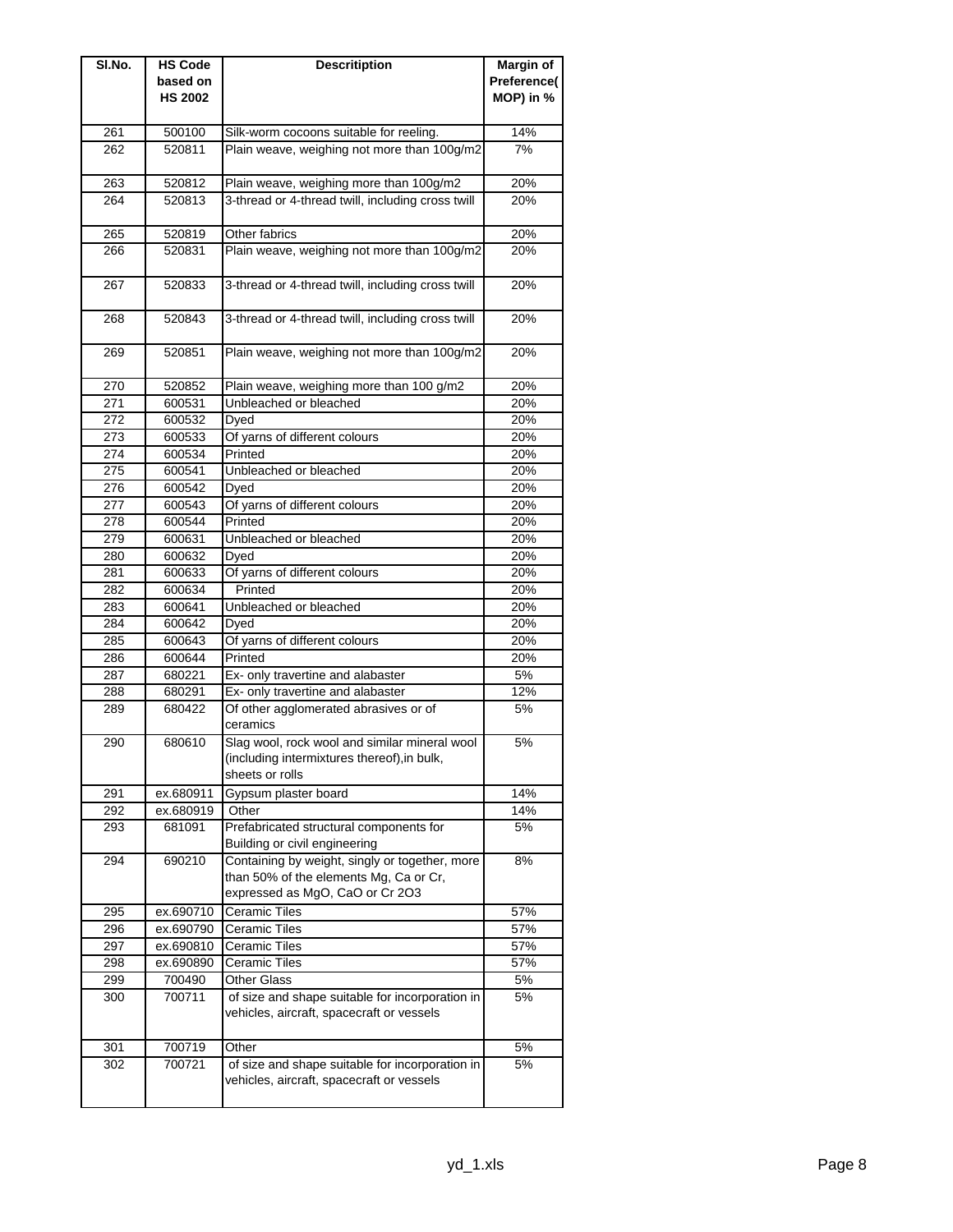| SI.No.           | <b>HS Code</b> | <b>Descritiption</b>                           | Margin of   |
|------------------|----------------|------------------------------------------------|-------------|
|                  | based on       |                                                | Preference( |
|                  | <b>HS 2002</b> |                                                | MOP) in %   |
|                  |                |                                                |             |
| 303              | 701090         | Other                                          | 5%          |
| 304              | 701329         | Other                                          | 5%          |
| 305              | 701339         | Other                                          | 5%          |
| 306              | 701399         | Other                                          | 5%          |
| 307              | 701690         | Other                                          | 5%          |
| 308              | 701890         | Other                                          | 5%          |
| 309              | 701912         | Roving                                         | 5%          |
| 310              | 701919         | Other                                          | 5%          |
| 311              | 701939         | Other                                          | 5%          |
| 312              | 701990         | Other                                          | 5%          |
| 313              | 702000         | other articles of glass                        | 5%          |
| 314              | 710122         | worked                                         | 5%          |
| 315              | 710231         | Unworked or simply sawn, cleaved or bruted     | 5%          |
|                  |                |                                                |             |
| 316              | 710239         | Other                                          | 5%          |
| $\overline{3}17$ | 710490         | Other                                          | 5%          |
| 318              | 710510         | Of diamonds                                    | 5%          |
| 319              | 710691         | Unwrought                                      | 5%          |
| 320              | 711021         | Unwrought or in powder form                    | 8%          |
| 321              | 711311         | Of silver, whether or not plated or clad with  | 8%          |
|                  |                | Other precious metal                           |             |
| 322              | 711411         | Of silver, whether or not plated or clad with  | 8%          |
|                  |                | Other precious metal                           |             |
| 323              | 711790         | Other                                          | 8%          |
| 324              | 720221         | Containing by weight more than 55 % of         | 20%         |
|                  |                | silicon                                        |             |
| 325              | 720229         | Other                                          | 20%         |
| 326              | ex.730410      | GI/MS pipes (seamless tubes)                   | 29%         |
| 327              | ex.730421      | GI/MS pipes (seamless tubes)                   | 29%         |
| 328              | ex.730429      | GI/MS pipes (seamless tubes)                   | 29%         |
| 329              | ex.730431      | GI/MS pipes (seamless tubes)                   | 29%         |
| 330              | ex.730439      | GI/MS pipes (seamless tubes)                   | 29%         |
| 331              | ex.730441      | GI/MS pipes (seamless tubes)                   | 29%         |
| 332              | ex.730449      | GI/MS pipes (seamless tubes)                   | 29%         |
| 333              | ex.730451      | GI/MS pipes (seamless tubes)                   | 29%         |
| 334              | ex.730459      | GI/MS pipes (seamless tubes)                   | 29%         |
| 335              | ex.730490      | GI/MS pipes (seamless tubes)                   | 29%         |
| 336              | 741021         | Of refined copper                              | 8%          |
| 337              | 761519         | Other                                          | 15%         |
| 338              | 780199         | Other                                          | 7%          |
| 339              | 810110         | Powders                                        | 7%          |
| 340              | 810194         | unwroughttungsten, including bars and rods     | 10%         |
|                  |                | obtained simply by sintering                   |             |
| 341              | 810195         | bars and rods, other than those obtained       | 10%         |
|                  |                | simply by sintering, profiles, plates, sheets, |             |
|                  |                | strip and foil                                 |             |
| 342              | 810196         | wire                                           | 20%         |
| 343              | 810320         | unwrought tantalum, including bars and rods    | 10%         |
|                  |                | obtained simply by sintering powders           |             |
| 344              | 810390         | Other                                          | 10%         |
| 345              | 810430         | Raspings, turnings and granules, graded        | 5%          |
|                  |                | according to size; powders                     |             |
| 346              | 810490         | Other                                          | 8%          |
| 347              | 810600         | bismuth and articles thereof including waste   | 10%         |
|                  |                | and scrap                                      |             |
| 348              | 810890         | Other                                          | 10%         |
| 349              | 811010         | Unwrought antimony; Powders                    | 5%          |
| 350              | 811020         | Waste and scrap                                | 5%          |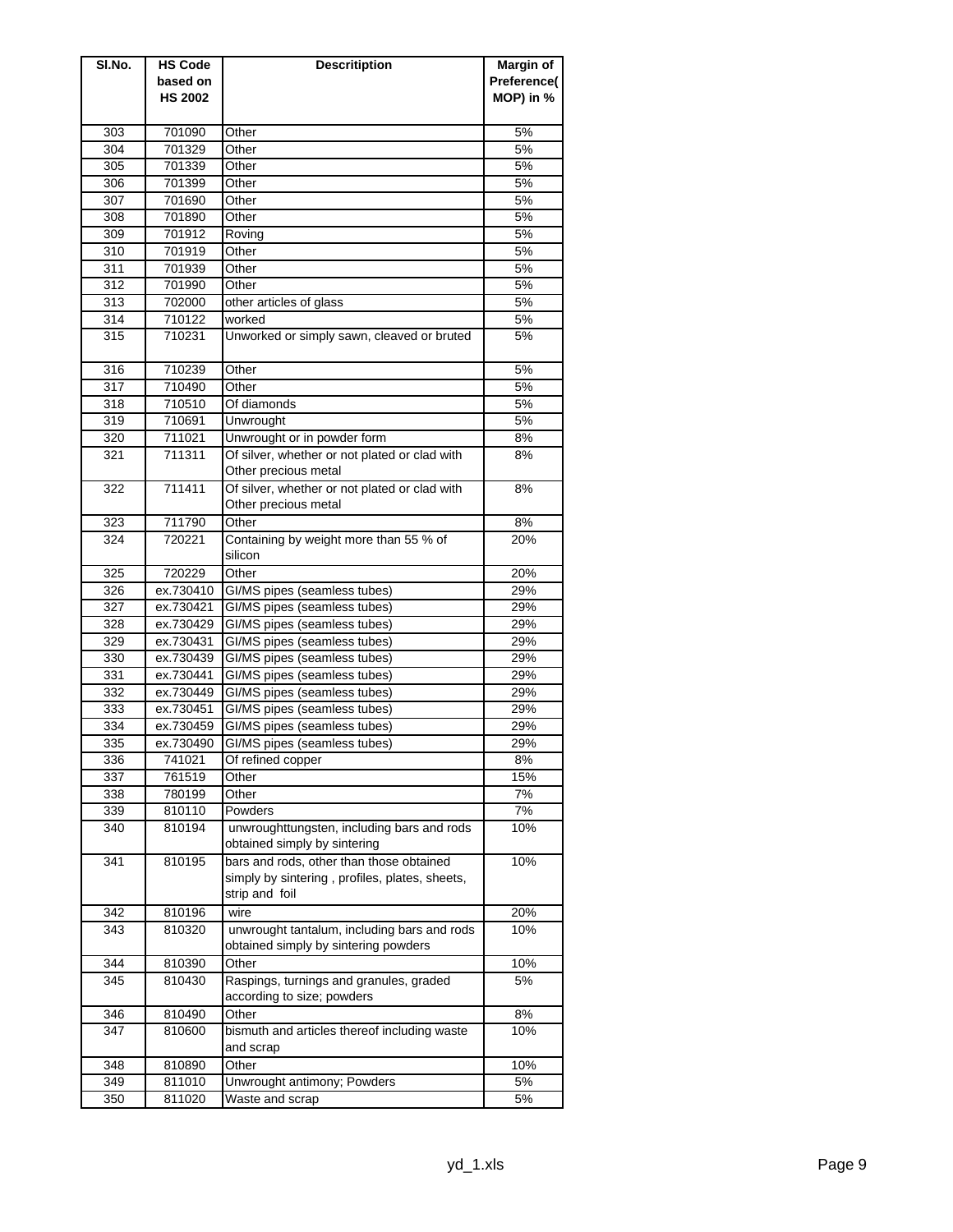| SI.No.     | <b>HS Code</b>   | <b>Descritiption</b>                                                                     | Margin of   |
|------------|------------------|------------------------------------------------------------------------------------------|-------------|
|            | based on         |                                                                                          | Preference( |
|            | <b>HS 2002</b>   |                                                                                          | MOP) in %   |
|            |                  |                                                                                          |             |
| 351        | 811090           | Other<br>Axes, bill hooks and similar hewing tools                                       | 5%<br>12%   |
| 352<br>353 | 820140<br>820160 | Hedge shears, two-handed pruning shears                                                  | 12%         |
|            |                  | and similar two-handed shears                                                            |             |
| 354        | 820190           | Other hand tools of a kind used in agriculture,<br>horticulture or forestry              | 12%         |
| 355        | 820210           | Hand saws                                                                                | 12%         |
| 356        | 820231           | With working part of steel                                                               | 12%         |
| 357        | 820239           | Other, including parts                                                                   | 12%         |
| 358        | 820299           | Other                                                                                    | 12%         |
| 359        | 820320           | Pliers (including cutting Pliers), pincers,<br>tweezers and similar tools                | 12%         |
| 360        | 820411           | Non-adjustable                                                                           | 12%         |
| 361        | 820520           | Hammers and sledge hammers                                                               | 10%         |
| 362        | 820540           | Screwdrivers                                                                             | 10%         |
| 363        | 820551           | Household tools                                                                          | 10%         |
| 364        | 820559           | Other                                                                                    | 10%         |
| 365        | 820570           | Vices, clamps and the like                                                               | 10%         |
| 366        | 820590           | Sets of articles of two or more of the foregoing<br>subheadings                          | 10%         |
| 367        | 820600           | Tools of two or more of the headings Nos.                                                | 10%         |
|            |                  | 82.02 to 82.05, put up in sets for retail sale                                           |             |
| 368        | 820730           | tools for pressing, stamping or punching                                                 | 15%         |
| 369        | 820740           | Tools for tapping or threading                                                           | 12%         |
| 370        | 820750           | tools for drilling, other than for rock drilling                                         | 7%          |
| 371        | 820790           | Other interchangeable tools                                                              | 5%          |
| 372        | 820890           | Other                                                                                    | 7%          |
| 373        | 820900           | Plates, sticks, tips and the like for tools,<br>unmounted, of cermets                    | 5%          |
| 374        | 821000           | Hand-operated mechanical appliances,                                                     | 12%         |
|            |                  | weighing 10 kg or less, used in the                                                      |             |
|            |                  | preparation, conditioning or serving of food or<br>drink                                 |             |
| 375        | 821110           | Sets of assorted articles                                                                | 10%         |
| 376        | 821192           | Other knives having fixed blades                                                         | 10%         |
| 377        | 821210           | Razors                                                                                   | 10%         |
| 378        | 821220           | Safety razor blades, including razor blade<br>blanks in strips                           | 10%         |
| 379        | 821300           | Scissors, tailors' shears and similar shears,<br>and blades there for                    | 7%          |
| 380        | 821410           | Paper knives, letter openers, erasing knives,                                            | 10%         |
|            |                  | pencil sharpeners and blades therefor                                                    |             |
| 381        | 821420           | Manicure or pedicure sets and instruments<br>(including nail files)                      | 10%         |
| 382        | 821599           | Others                                                                                   | 10%         |
| 383        | 830110           | Padlocks                                                                                 | 7%          |
| 384        | 830242           | Other, suitable for furniture                                                            | 5%          |
| 385        | 830510           | Fittings for loose-leaf binders or files                                                 | 10%         |
| 386        | 830810           | Hooks, eyes and eyelet                                                                   | 10%         |
| 387        | 840310           | <b>Boilers</b>                                                                           | 15%         |
| 388        | 841231           | Linear acting (cyclinders)                                                               | 20%         |
| 389        | 841480           | Other                                                                                    | 5%          |
| 390        | 841490           | parts                                                                                    | 5%          |
| 391        | 841581           | incorporating a regrigerating unit and a valve<br>for reversal of the cooling/heat cycle | 5%          |
| 392        | 841582           | Other, incorporating a refrigerating unit                                                | 5%          |
| 393        | 841583           | Not incorporating a refrigerating unit                                                   | 5%          |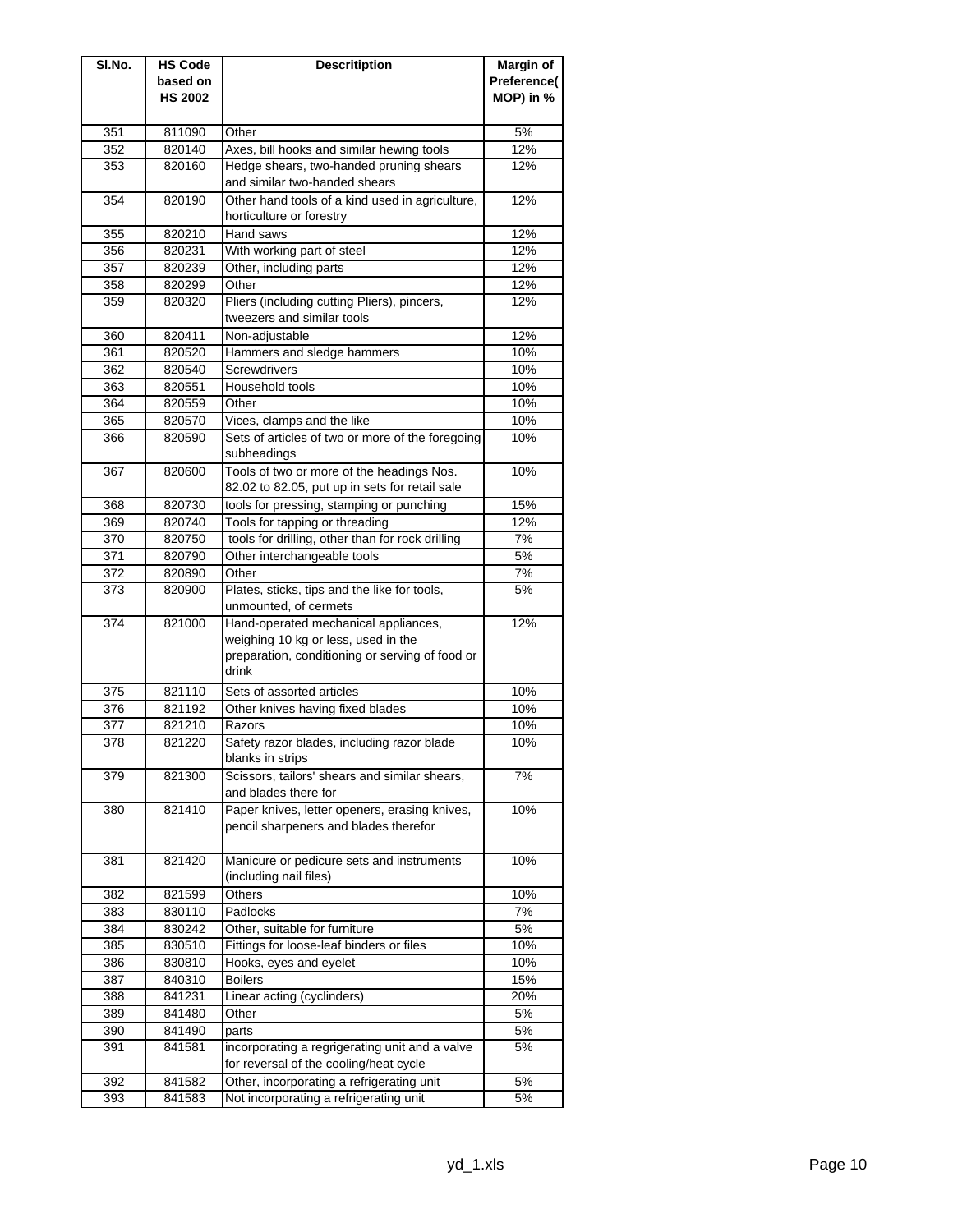| SI.No. | <b>HS Code</b> | <b>Descritiption</b>                                   | Margin of   |
|--------|----------------|--------------------------------------------------------|-------------|
|        | based on       |                                                        | Preference( |
|        | <b>HS 2002</b> |                                                        | MOP) in %   |
|        |                |                                                        |             |
| 394    | 841590         | Parts                                                  | 5%          |
| 395    | 841610         | Furnace burners for liquid fuel                        | 20%         |
| 396    | 841810         | Combined refrigerator freezers fitted with             | 20%         |
|        |                | separate external doors                                |             |
| 397    | 841822         | Absorption-type, electrical                            | 5%          |
| 398    | 841829         | Other                                                  | 5%          |
| 399    | 842139         | Other                                                  | 20%         |
| 400    | 842310         | Personal weighing machines, including baby             | 5%          |
|        |                | scales; household scales                               |             |
| 401    | 842541         | Built in jacking system of a type used in              | 20%         |
|        |                | garages                                                |             |
| 402    | 843143         | parts of boring or sinking machinery or                | 5%          |
|        |                | subheading 8430.41 or 8430.49                          |             |
| 403    | 843149         | Other                                                  | 20%         |
| 404    | 843351         | Combine harvester threshers                            | 25%         |
| 405    | 844120         | Machines for making bags, sacks or                     | 20%         |
|        |                | envelopes                                              |             |
| 406    | 844130         | Machines for making cartons, boxes, cases,             | 20%         |
|        |                | tubes, drums or similar containers, other than         |             |
| 407    | 844180         | by moulding<br>Other machinery                         | 20%         |
| 408    | 844621         | Power looms                                            | 25%         |
| 409    | 844630         | For weaving fabrics of a width not exceeding           | 25%         |
|        |                | 30 cm                                                  |             |
| 410    | 844720         | Flat knitting machines; stitch bonding                 | 25%         |
|        |                | machines                                               |             |
| 411    | 844790         | Other                                                  | 5%          |
| 412    | 845129         | Others                                                 | 15%         |
| 413    | 845130         | ironing machines and presses(including fusing          | 15%         |
|        |                | presses                                                |             |
| 414    | 845140         | Washing, bleaching, or dyeing                          | 15%         |
|        |                | machines0bleaching machines                            |             |
| 415    | 845150         | Machines for reeling, unreeling, folding,              | 15%         |
|        |                | cutting or pinking textile fabrics                     |             |
| 416    | 845180         | Other machinery                                        | 15%         |
| 417    | 845190         | Parts                                                  | 20%         |
| 418    | 845210         | sewing machines of the household type                  | 15%         |
| 419    | 845230         | Sewing machine needles                                 | 15%         |
| 420    | 845430         | casting machines                                       | 5%          |
| 421    | 846410         | Sawing machines                                        | 20          |
| 422    | 846420         | Grinding or polishing machines                         | 20          |
| 423    | 846721         | drills of all kind                                     | 5%          |
| 424    | 847290         | Other                                                  | 5%          |
| 425    | 847529         | Other                                                  | 5%          |
| 426    | 847720         | Extruders                                              | 15%         |
| 427    | 848010         | Moulding boxes for metal foundry                       | 15%         |
| 428    | 848071         | injection or compression types                         | 15%         |
| 429    | 848079         | Other                                                  | 5%          |
| 430    | 848120         | valves for oleohydraulic or pneumatic<br>transmissions | 15%         |
| 431    | 848180         | Other appliances                                       | 5%          |
| 432    | 848190         | parts                                                  | 20%         |
| 433    | 850300         | parts suitable for use solely or principally with      | 20%         |
|        |                | the machines of heading 8501 or 8502                   |             |
| 434    | 850431         | Having a power handling capacity not                   | 20%         |
|        |                | exceeding 1 kVA                                        |             |
| 435    | 850432         | Having a power handling capacity exceeding 1           | 20%         |
|        |                | kVA but not exceeding 16 kVA                           |             |
|        |                |                                                        |             |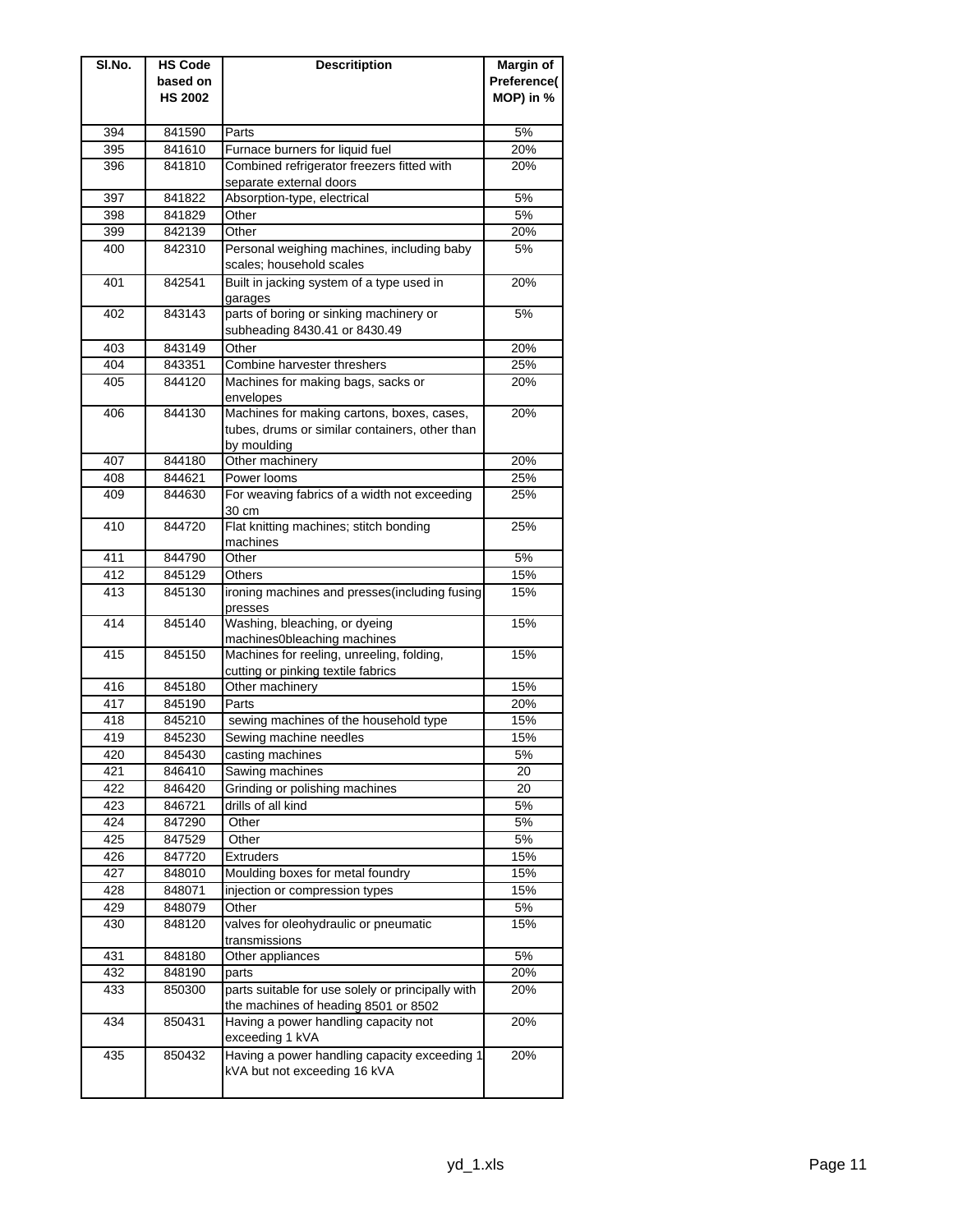| SI.No. | <b>HS Code</b> | <b>Descritiption</b>                            | Margin of   |
|--------|----------------|-------------------------------------------------|-------------|
|        | based on       |                                                 | Preference( |
|        | <b>HS 2002</b> |                                                 | MOP) in %   |
|        |                |                                                 |             |
| 436    | 850433         | Having a power handling capacity exceeding      | 20%         |
|        |                | 16 kVA but not exceeding 500 kVA                |             |
|        |                |                                                 |             |
| 437    | 850434         | having a power handling capacity exceeding      | 15%         |
|        |                | 500 kVA                                         |             |
| 438    | 850990         | Parts                                           | 5%          |
| 439    | 851010         | <b>Shavers</b>                                  | 5%          |
| 440    | 851020         | Hair clippers                                   | 5%          |
| 441    | 851030         | Hair-removing appliances                        | 5%          |
| 442    | 851110         | Sparking plugs                                  | 5%          |
| 443    | ex.851420      | <b>Induction Furnaces</b>                       | 20%         |
| 444    | ex.851511      | Non-electrically heated hand held soldering     | 20%         |
|        |                | irons and guns                                  |             |
| 445    | 852210         | Pick-up cartridges                              | 7%          |
| 446    | 853180         | Other apparatus                                 | 5%          |
| 447    | 853190         | Parts                                           | 7%          |
| 448    | 853223         | Ceramic dielectric, single layer                | 5%          |
| 449    | 853910         | Sealed beam Lamp units                          | 7%          |
| 450    | 853921         | tungsten halogen                                | 7%          |
| 451    | 853939         | Other                                           | 7%          |
| 452    | 854020         | Television camera tubes; image converters       | 15%         |
|        |                | and intensifiers; other photos-cathode tubes    |             |
| 453    | 854389         | Other                                           | 15%         |
| 454    | 860719         | Other, including parts                          | 20%         |
| 455    | 890110         | Cruise ships, excursion boats and similar       | 5%          |
|        |                | vessels principally designed for the transport  |             |
|        |                | of persons; ferry-boats of all kinds            |             |
|        |                |                                                 |             |
| 456    | 890590         | Other                                           | 8%          |
| 457    | 900120         |                                                 | 10%         |
|        |                | Sheets and plates of polarising material        | 15%         |
| 458    | 900150         | spectacle lenses of other meterials             |             |
| 459    | 900190         | Other                                           | 5%          |
| 460    | 900211         | for cameras, projectors or photographic         | 10%         |
|        |                | enlargers or reducers                           |             |
| 461    | 900219         | Other                                           | 5%          |
| 462    | 900290         | Other                                           | 10%         |
| 463    | 900311         | Of plastics                                     | 7%          |
| 464    | 900319         | Of other materials                              | 10%         |
| 465    | 900410         | Sunglasses                                      | 5%          |
| 466    | 900490         | Other                                           | 7%          |
| 467    | 900510         | <b>Binoculars</b>                               | 5%          |
| 468    | 900580         | other instruments                               | 10%         |
| 469    | 900640         | Instant print cameras                           | 10%         |
| 470    | 900652         | Other, for roll film of a width less than 35 mm | 7%          |
|        |                |                                                 |             |
| 471    | 900653         | Other, for roll film of a width of 35mm         | 5%          |
| 472    | 900659         | Other                                           | 5%          |
| 473    | 900661         | Discharge lamp flashlight apparatus             | 5%          |
| 474    | 900662         | Flashbulbs, flashcubes and the like             | 5%          |
| 475    | 900830         | Other image projectors                          | 10%         |
| 476    | 900912         | operating by reproducing the original image     | 10%         |
|        |                | via an intermediate onto the copy               |             |
| 477    | 901010         | apparatus and eqipmetn for automatically        | 10%         |
|        |                | developing photographic film or paper in rolls  |             |
|        |                | or for automatically exposing developed film to |             |
|        |                | rolls of photographic paper                     |             |
|        |                |                                                 |             |
| 478    | 901812         | Ultrasonic scanning apparatus                   | 15%         |
|        |                |                                                 |             |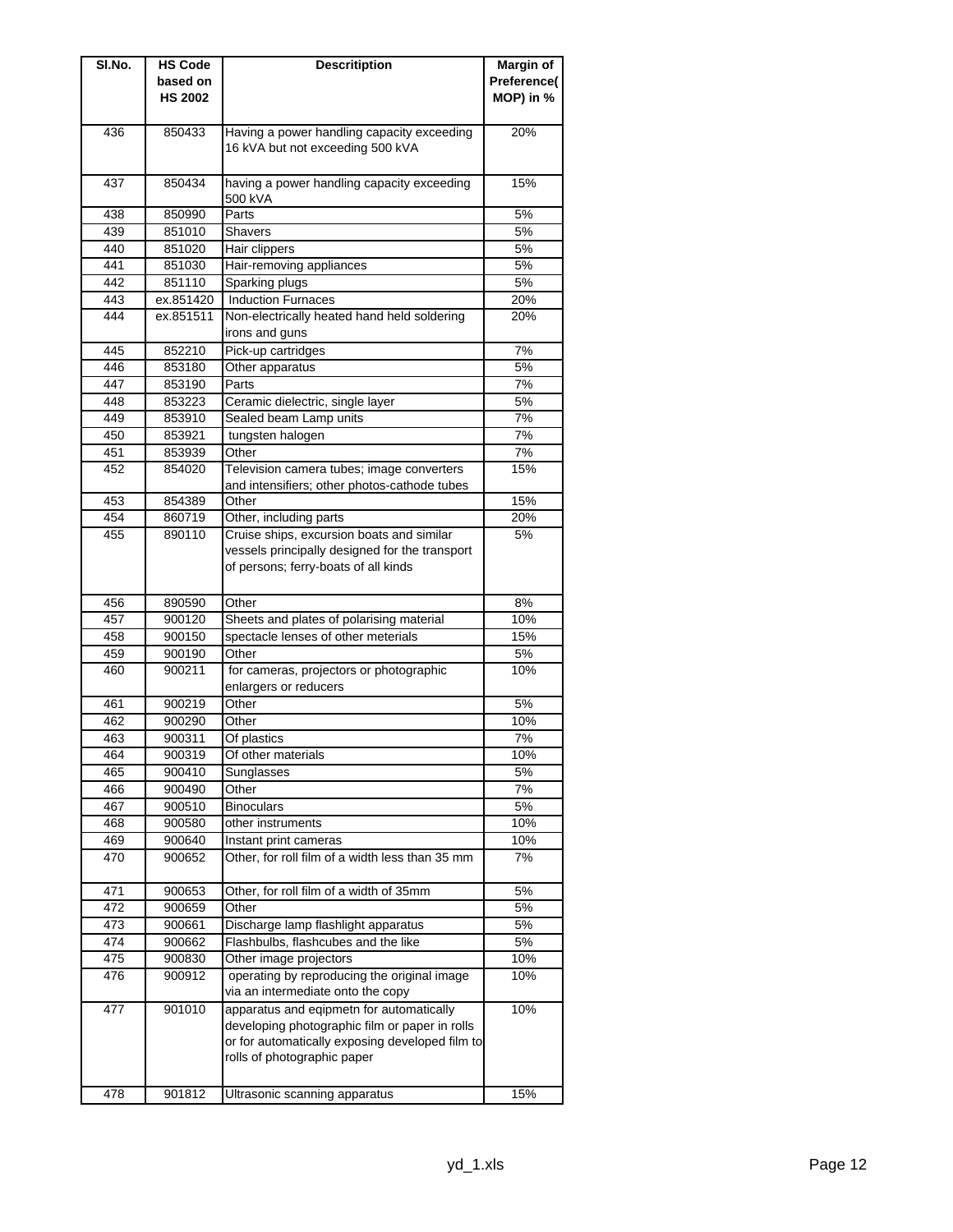| SI.No.     | <b>HS Code</b>   | <b>Descritiption</b>                                  | <b>Margin of</b> |
|------------|------------------|-------------------------------------------------------|------------------|
|            | based on         |                                                       | Preference(      |
|            | <b>HS 2002</b>   |                                                       | MOP) in %        |
|            |                  |                                                       |                  |
| 479        | 901831           | Syringes, with or without needles                     | 15%              |
| 480        | 901832           | Tubular metal needles and needles for<br>sutures      | 15%              |
| 481        | 901849           | Other                                                 | 15%              |
| 482        | 902000           | Other breathing appliances and gas masks,             | 15%              |
|            |                  | excluding protective masks having neither             |                  |
|            |                  | mechanical parts nor replaceable filters              |                  |
| 483        | 902212           | Computed tomography apparatus                         | 10%              |
| 484        | 902290           | Other, including parts and accessories                | 10%              |
| 485        | 902410           | Machines and appliances for testing metals            | 15%              |
| 486        | 902519           | Other                                                 | 15%              |
| 487        | 902590           | Parts and accessories                                 | 20%              |
| 488        | 902780           | Other instruments and apparatus                       | 15%              |
| 489        | 902890           | parts and accessories                                 | 10%              |
| 490        | 902910           | Revolution counters, production counters,             | 10%              |
|            |                  | taximeters, mileometers, pedometers and the<br>like   |                  |
|            |                  |                                                       |                  |
| 491        | 902920           | Speed indicators and tachometers;<br>stroboscopes     | 15%              |
| 492        | 903039           | Other                                                 | 15%              |
| 493        | 903089           | Other                                                 | 15%              |
| 494        | 903180           | Other instruments, appliances and machines            | 15%              |
| 495        | 903281           | Hydraulic or pneumatic                                | 15%              |
| 496        | 903300           | Parts and accessories (not specified or               | 20%              |
|            |                  | included elsewhere in this chapter) for               |                  |
|            |                  | machines, appliances, instruments or                  |                  |
|            |                  | apparatus of chapter 90)                              |                  |
| 497        | 910211           | With mechanical display only                          | 15%              |
| 498        | 920110           | Upright pianos                                        | 12%              |
| 499        | 920120           | Grand pianos                                          | 5%               |
| 500        | 920210           | Played with a bow                                     | 5%               |
| 501<br>502 | 920290<br>920600 | Other<br>Percussion musical instruments (for example, | 10%<br>10%       |
|            |                  | drums, xylophones, cymbals, castanets,                |                  |
|            |                  | maracas)                                              |                  |
| 503        | 920710           | Keyboard instruments, other than accordions           | 10%              |
|            |                  |                                                       |                  |
| 504        | 920790           | Other                                                 | 7%               |
| 505        | 920810           | Musical boxes                                         | 10%              |
| 506        | 920920           | Mechanisms for musical boxes                          | 5%               |
| 507        | 920991           | Parts and accessories for pianos                      | 5%               |
| 508        | 920992           | Parts and accessories for the musical                 | 12%              |
|            |                  | instruments of heading No9202                         |                  |
| 509        | 920999           | Other                                                 | 10%              |
| 510        | 940130           | Swivel seats with variable height adjustment          | 5%               |
| 511        | 940150           | Seats of cane, osier, bamboo or similar               | 5%               |
|            |                  | materials                                             |                  |
| 512        | 940161           | Upholstered                                           | 5%               |
| 513        | 940169           | Other                                                 | 10%              |
| 514        | 940171           | Upholstered                                           | 5%               |
| 515        | 940179           | Other                                                 | 5%               |
| 516        | 940180           | Other seats                                           | 5%               |
| 517        | 940190           | parts                                                 | 5%               |
| 518        | 940310           | metal furniture Of a kind used in offices             | 5%               |
| 519        | 940320           | Other metal furniture                                 | 5%               |
| 520        | 940330           | Wooden furniture of a kind used in offices            | 7%               |
| 521        | 940340           | Wooden furniture of a kind used in the kitchen        | 5%               |
|            |                  |                                                       |                  |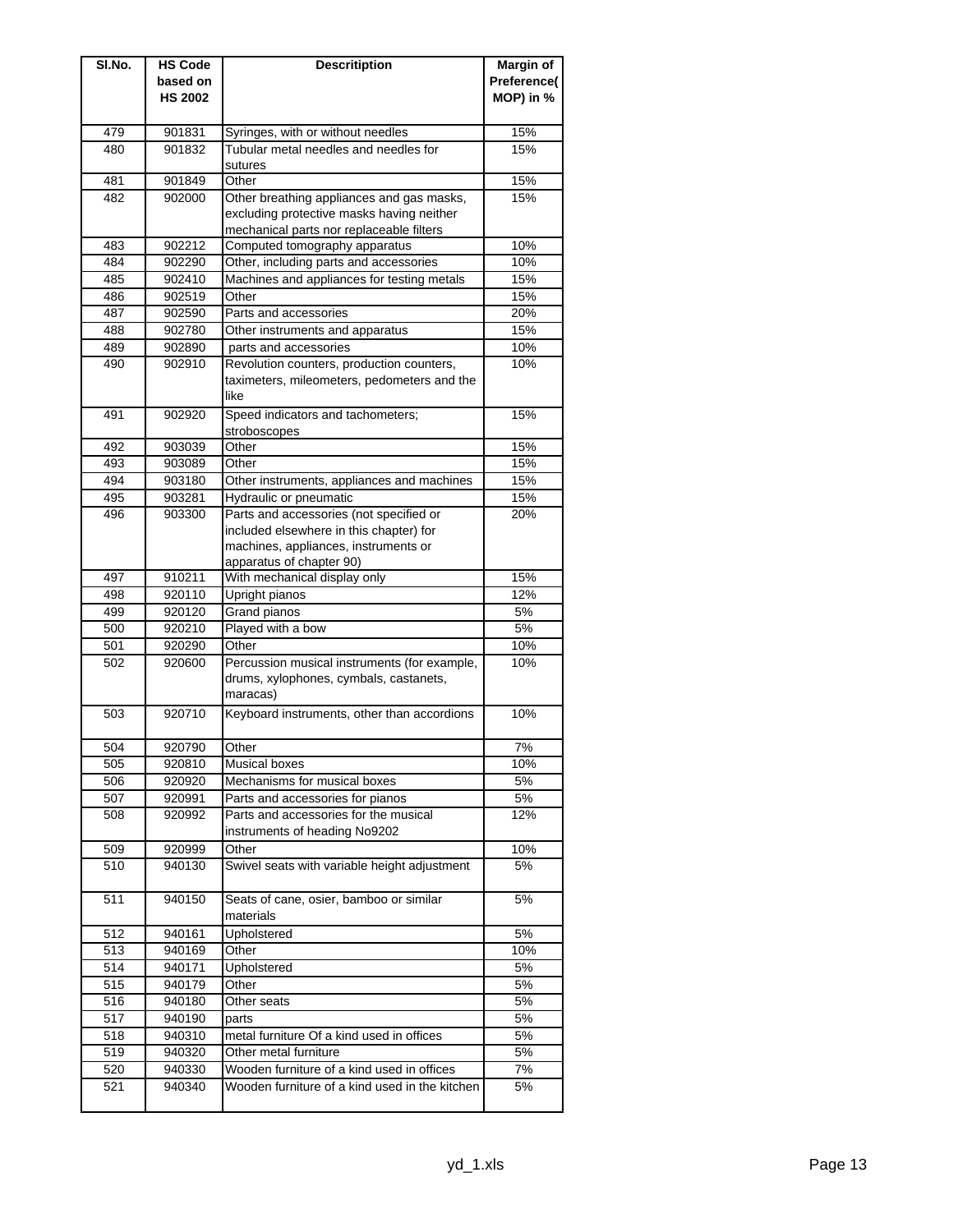| SI.No. | <b>HS Code</b> | <b>Descritiption</b>                              | Margin of   |
|--------|----------------|---------------------------------------------------|-------------|
|        | based on       |                                                   | Preference( |
|        | <b>HS 2002</b> |                                                   | MOP) in %   |
|        |                |                                                   |             |
| 522    | 940350         | Wooden furniture of a kind used in the            | 7%          |
|        |                | bedroom                                           |             |
| 523    | 940360         | Other wooden furniture                            | 5%          |
| 524    | 940380         | Furniture of other materials, including cane,     | 7%          |
|        |                | osier, bamboo or similar materials                |             |
| 525    | 940390         | Parts                                             | 5%          |
| 526    | 940410         | Mattress supports                                 | 5%          |
| 527    | 940421         | Of cellular rubber or plastics, whether or not    | 5%          |
|        |                | covered                                           |             |
| 528    | 940429         | Of Other materials                                | 5%          |
| 529    | 940430         | sleeping bags                                     | 5%          |
| 530    | 940490         | Other                                             | 5%          |
| 531    | 940510         | Chandeliers and other electric ceiling or wall    | 5%          |
|        |                | lighting fittings, excluding those of a kind used |             |
|        |                | for lighting public open spaces or thorough-      |             |
|        |                | fares                                             |             |
| 532    | 940520         | Electric table, desk, bedside or floor standing   | 5%          |
|        |                | lamps                                             |             |
| 533    | 940530         | lighting sets of a kind used for christmas trees  | 5%          |
|        |                |                                                   |             |
| 534    | 940540         | other electric lamps and lighting fittings        | 5%          |
| 535    | 940550         | Non-electrical lamps and lighting fittings        | 5%          |
| 536    | 940591         | Of glass                                          | 5%          |
| 537    | 940592         | Of plastics                                       | 5%          |
| 538    | 940599         | Other                                             | 5%          |
| 539    | 940600         | Prefabricated buildings                           | 7%          |
| 540    | 950310         | Electric trains, including tracks, signals and    | 43%         |
|        |                | other accessories therefor                        |             |
| 541    | 950320         | Reduced-size ("scale") model assembly kits,       | 43%         |
|        |                | whether or not working models, excluding          |             |
|        |                | those of subheading No. 9503.10                   |             |
|        |                |                                                   |             |
| 542    | 950330         | Other construction sets and constructional        | 43%         |
|        |                | toys                                              |             |
| 543    | 950341         | Stuffed                                           | 43%         |
| 544    | 950349         | Other                                             | 43%         |
| 545    | 950350         | Toy musical instruments and apparatus             | 43%         |
| 546    | 950360         | Puzzles                                           | 43%         |
| 547    | 950370         | Other toys, put up in sets or outfits             | 43%         |
| 548    | 950380         | Other toys and models, incorporating a motor      | 43%         |
|        |                |                                                   |             |
| 549    | 950390         | Other                                             | 8%          |
| 550    | 960310         | Brooms and brushes, consisting of twigs or        | 10%         |
|        |                | other vegetable materials bound together, with    |             |
|        |                | or without handles                                |             |
| 551    | 960329         | Other                                             | 5%          |
| 552    | 960330         | artists brushes, writing brushes and similar      | 10%         |
|        |                | brushes for the application fo cosmetics          |             |
|        |                |                                                   |             |
| 553    | 960340         | paints, distemper, varnish or similar bryshes     | 10%         |
|        |                | paint pads and rollers                            |             |
| 554    | 960350         | other brushes constituting parts of machines,     | 10%         |
|        |                | appliances or vehicles                            |             |
| 555    | 960390         | Other                                             | 5%          |
| 556    | 960500         | Travel sets for personal toilet, sewing or shoe   | 5%          |
|        |                | or clothes cleaning                               |             |
| 557    | 960621         | Of plastics, not covered with textile material    | 5%          |
|        |                |                                                   |             |